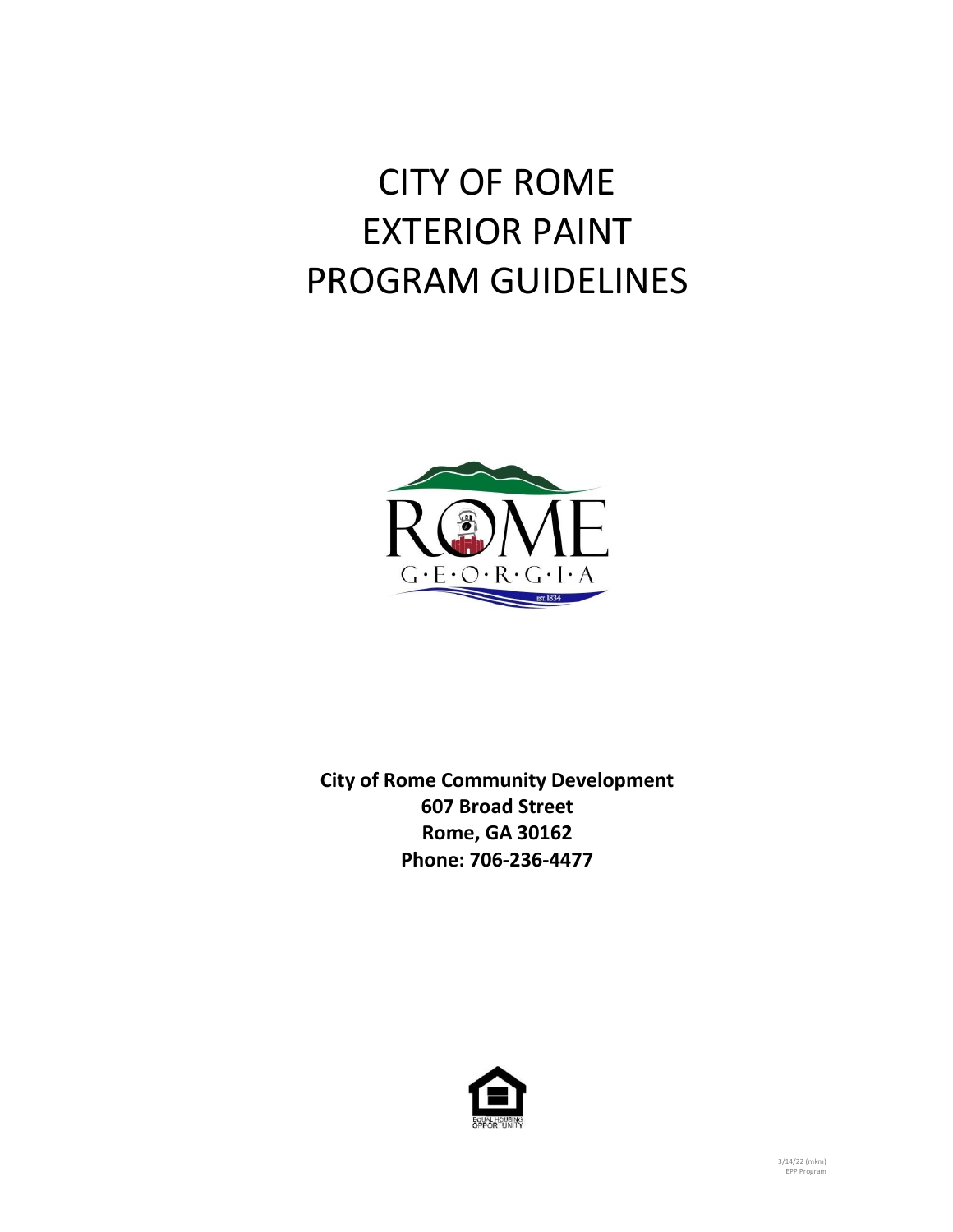# **Program Guidelines**

#### **PROGRAM DESCRIPTION**

The city is a participant of the Community Development Block Grant (CDBG) program administered through the U.S. Department of Housing and Urban Development (HUD). The City uses this grant to provide assistance for low- and moderate-income residents through services emphasizing decent housing, a suitable living environment, and expanded economic opportunity.

The Exterior Paint Program (EPP) provides exterior painting services to residential homes in significant need of service. This opportunity is available for income-eligible individuals and households residing in the City of Rome. All eligible exterior paint activities and/or relevant repairs must be on the house itself. The City of Rome staff determines if the household and property are eligible based on the application, other supporting documentation, and inspections. If the applicant does not satisfy the program requirements, staff will send a notice of ineligibility which documents the reasons for the decision. If the applicant is eligible, staff shall arrange for an inspection of the property to determine the eligibility of the scope of work for the property. If a property does not qualify for assistance based on the inspection the homeowner will be notified.

Additional requirements not stated in these Guidelines may apply and thus, these Guidelines may be amended from time to time by the City of Rome to reflect these changes.

#### **APPLICANT ELIGIBILITY**

Based on available funding, the City of Rome provides eligible homeowners a one-time grant, **up to \$5,000 within a five-year period.** For homeowners to be eligible, they *must* meet the following requirements:

- Reside within the city limits of Rome, Georgia.
- Be at or below 80% of the area median income (HUD's definition of low income based on verified gross household income and household size -see income chart below).
- Own and occupy the property as primary residence. Must show proof that the applicant currently resides in the property by providing a utility bill in the applicant's name.
- Be current on property taxes.
- Be current on mortgage payments or have paid off mortgage.
- Certify that the property is not being offered for sale and is the primary residence.
- Have homeowner's insurance and/or flood insurance (should flood insurance be required).
- Have owned and resided in the property proposed for rehabilitation for at least 12 months prior [SP1]to assistance under this program.

#### **PROPERTY ELIGIBILITY**

For properties to be eligible, they *must* meet the following requirements:

- Be an owner-occupied home located within the city limits of Rome, Georgia.
- Be a single-family residence.
- The structure must be a site built single-family home (Not a manufactured home).
- Painters and other workers must be able to safely access the work area, meaning it must be clear of clutter and debris, including bugs, pests, rodents, and waste.
- Pass the required site-specific environmental review. This is required under the National Environmental Policy Act (NEPA) and 24 CFR Part 58 of the federal regulations, citing all cities receiving CDBG funds are legally responsible for complying with CEQA and NEPA environmental reviews before funding any loan or grant.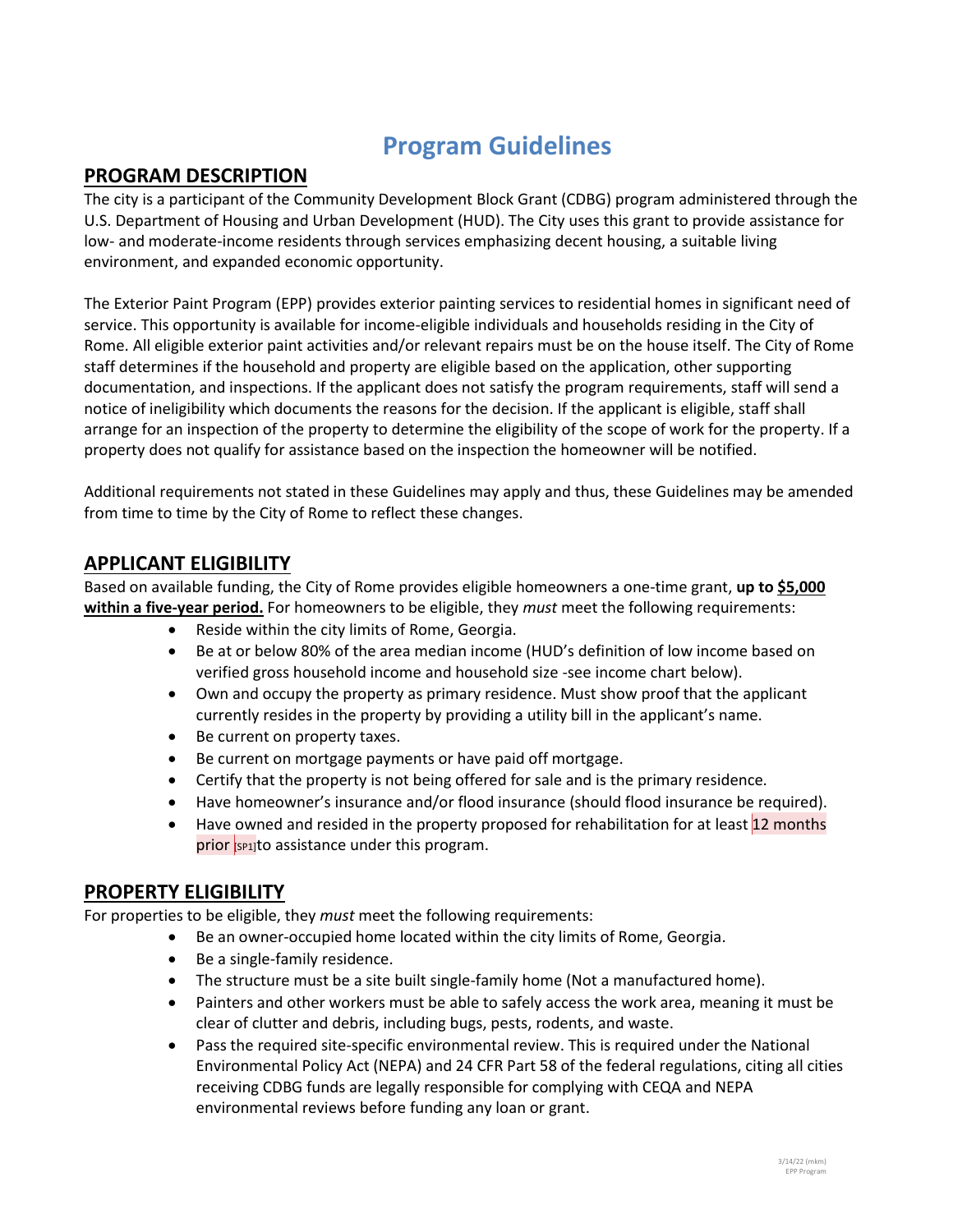• Any specific requirements as required by the city or the contractor.

## **INELIGIBILE ACTIVITIES**

Ineligible exterior activities and/or relevant repairs include but are not limited to the following:

- Extensive and/or unnecessary home repairs not related to painting. Minor repairs such as reattaching already existing good condition siding and re-doing caulking are permitted.
- Any structure not directly attached to the living unit including sheds, mailboxes, doghouses, swing sets, fences, etc.

# **TYPE & TERMS OF PROGRAM ASSISTANCE**

This program will provide up to \$5,000.00 in City of Rome funds for eligible painting. Assistance is in the form of a grant. No repayment is required if the applicant remains in compliance with the terms of the program and conditions of assistance. The applicant is required to remain in the home for a period of five (5) after the completion of the painting/work activities.

# **DEFINITION OF LOW/MOD HOUSEHOLD INCOME**

"Low/Mod-Household Income" shall mean all the persons occupying the housing unit whose total income does not exceed 80% of the area median income, adjusted for household size, as established by HUD.

| <b>2021 MAXIMUM INCOME CHART</b> |                                         |
|----------------------------------|-----------------------------------------|
| <b>Household Size</b>            | Maximum Income (80% of the Area Median) |
|                                  | \$31,300                                |
| 2                                | \$35,750                                |
| 3                                | \$40,200                                |
| 4                                | \$44,650                                |
| 5                                | \$48,250                                |
| 6                                | \$51,800                                |
|                                  | \$55,400                                |
| 8                                | \$58,950                                |

### **HOUSEHOLD INCOME CALCULATIONS**

The HUD definition of annual income is the gross amount of income of all adult household members that is *anticipated to be received during a 12-month period.* Income of all household residents aged 18 or over, unless they are a full-time student, will be included in the household income determination. This includes full-time and part-time wages, self-employment wages, TANF, alimony, Social Security benefits, pensions, child support, and regular gifts of money from friends, family, church, or social agency. Money earned from providing services, investments, interest, dividends, assets, and other net income of any kind from real or personal property must be disclosed. Any assets exceeding \$5000.00 will be counted as income. Employment will be verified.

### **APPEALS**

Applicants may appeal application denials. Appeals shall be submitted to the Community Development Department at the address listed on the cover page within seven (7) calendar days of the date of the application denial letter. The written appeal shall state the reason(s) why the applicant believes the application denial was in error and provide any additional documentation necessary to support the applicant's